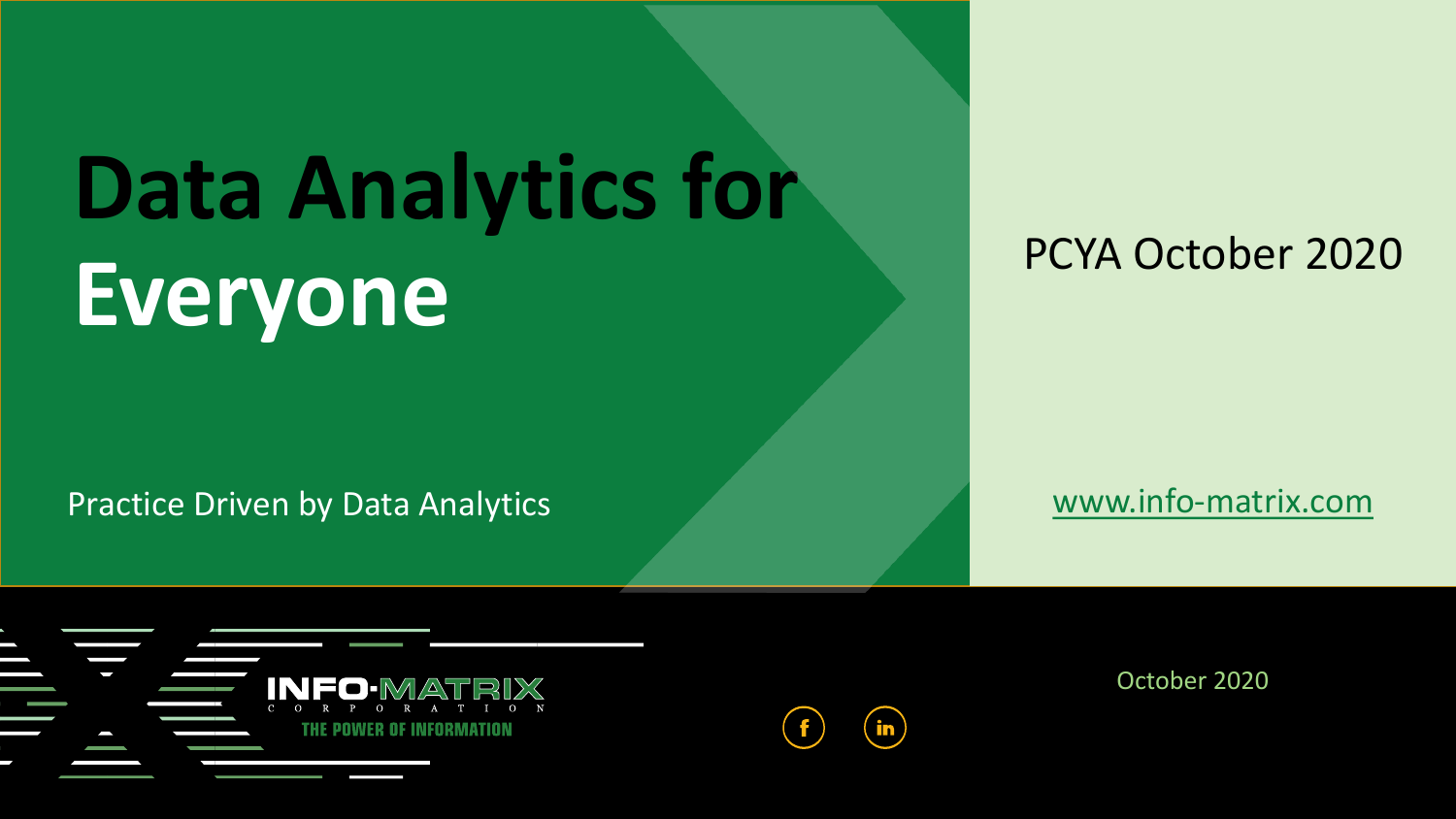# **Data Analytics** by **Info-Matrix**



66

We believe that all organizations, regardless of size, deserve an insight into their data to improve business outcomes.



Data Analytics

**Distributer** 

*"*You can't manage what you can't measure."

INFO-MATRIX Corporation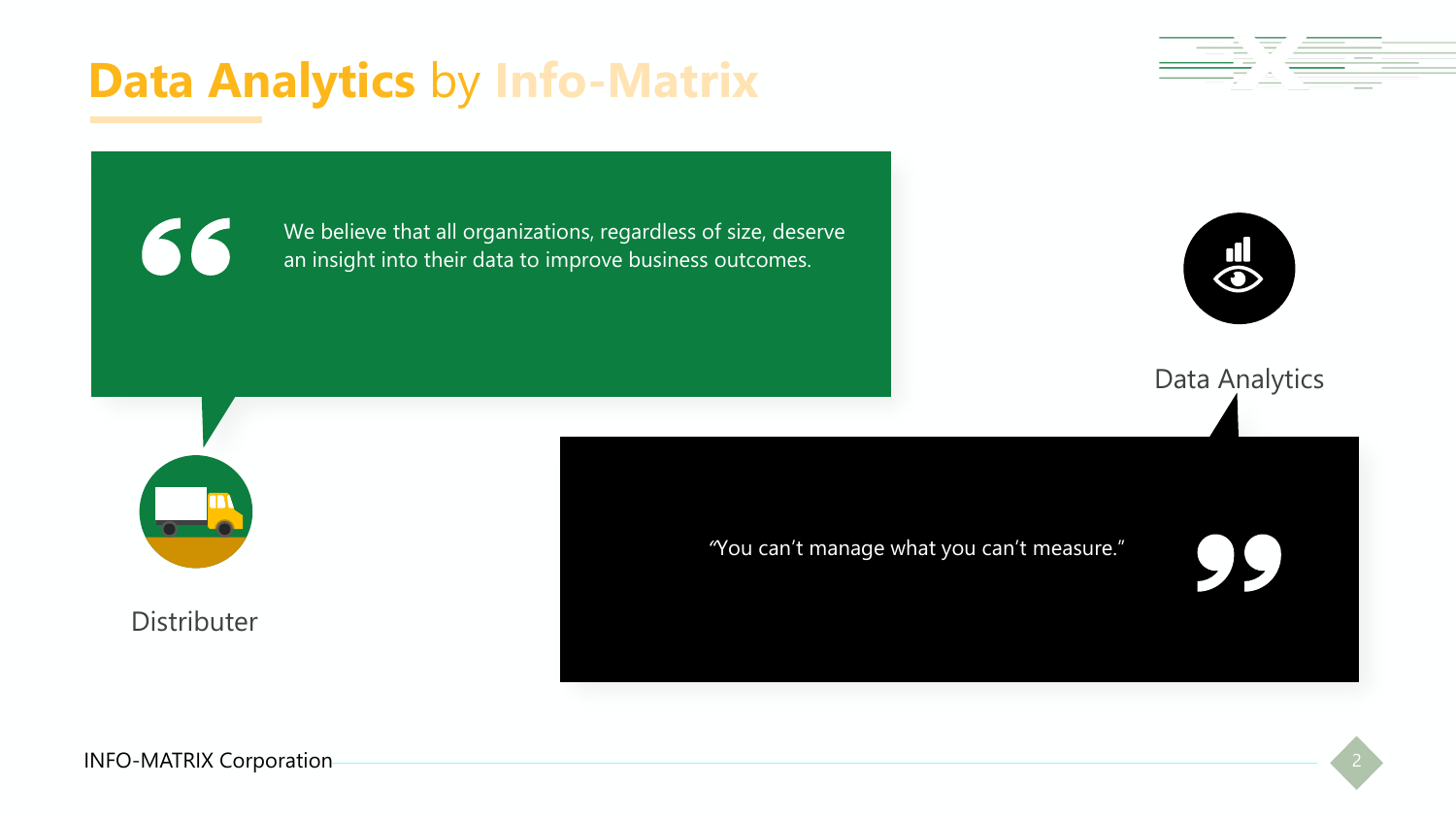### **Referral Analytics – Practice Importance**



- Caseload Balancing
- Staff Scheduling
- Identify Training Needs
- Identify IL youth and needs
- Injury and Location Analysis
- Increased Investigatory Questioning
- Identify High Incident Areas
- Validating Report Trends
- Determine Resource Needs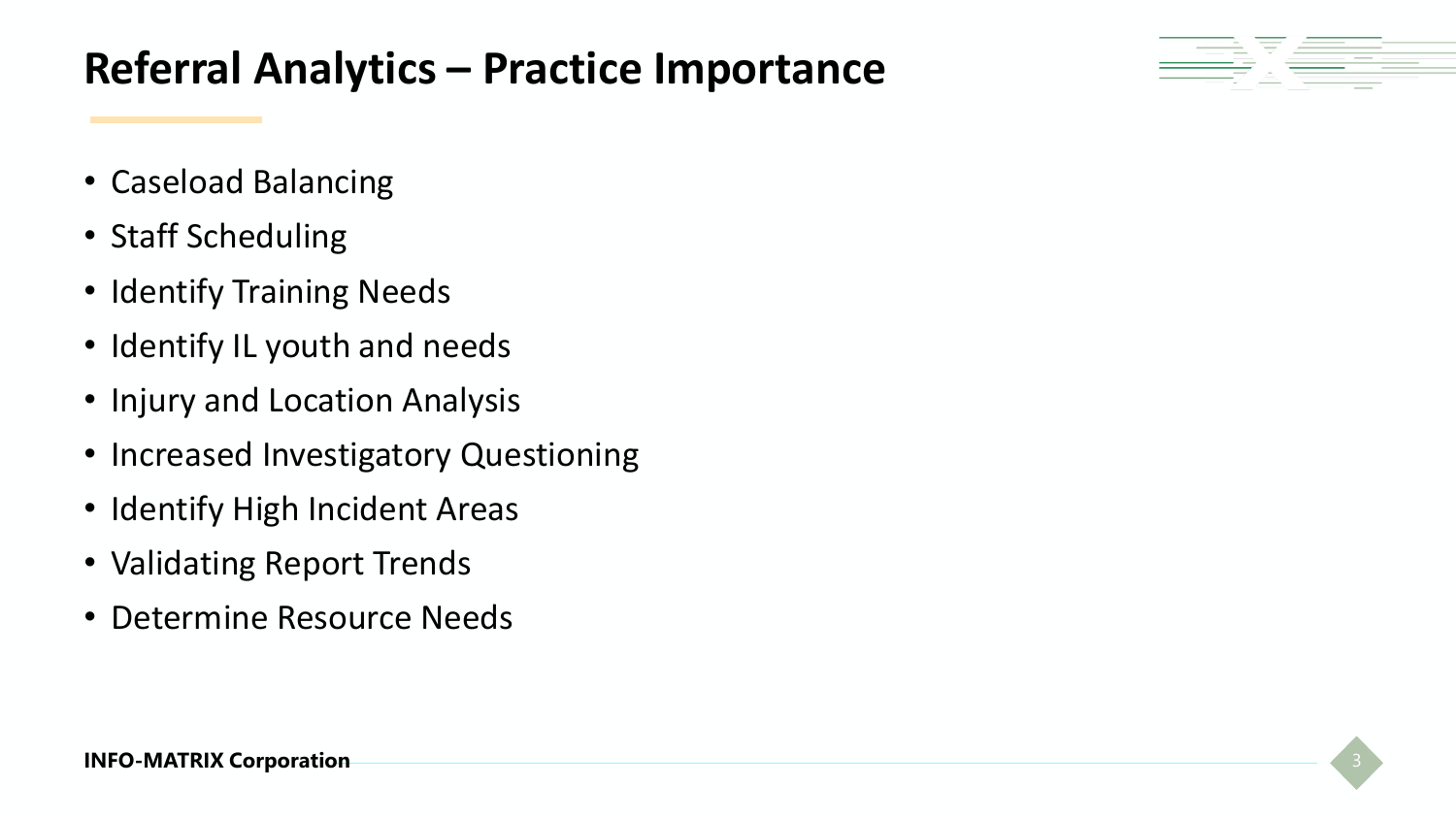# **Caseload Balancing**



- Balance the caseload by investigation distribution
- Identify trends in assignment.

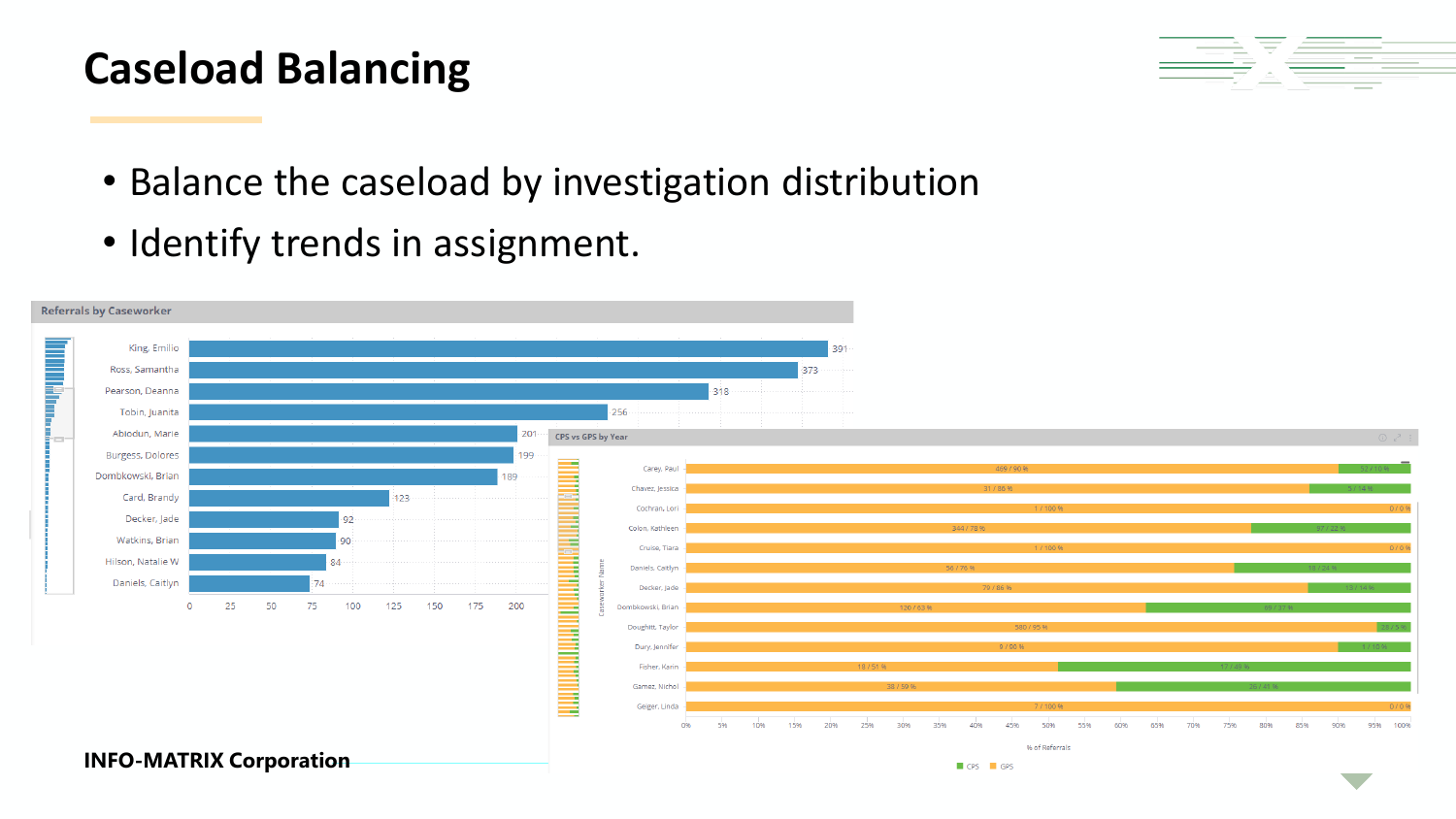#### INFO-MATRIX Corporation



#### • Schedule staff for the days and time it is needed most

**Staff Scheduling**



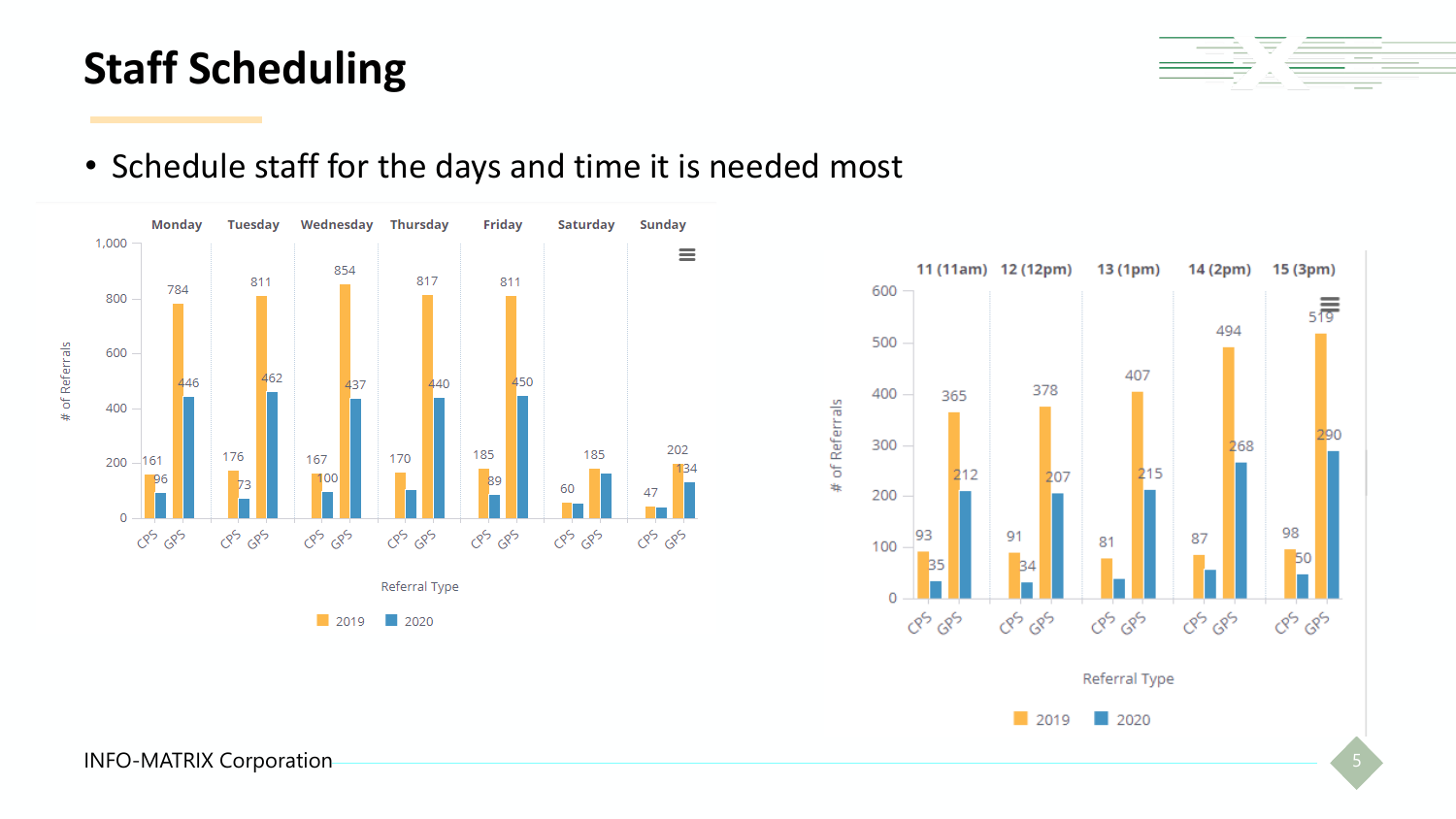## **Identify Training Needs**



- Training needs to work better with one sector of children versus another.
- Assist in identifying IL youth and IL needs.



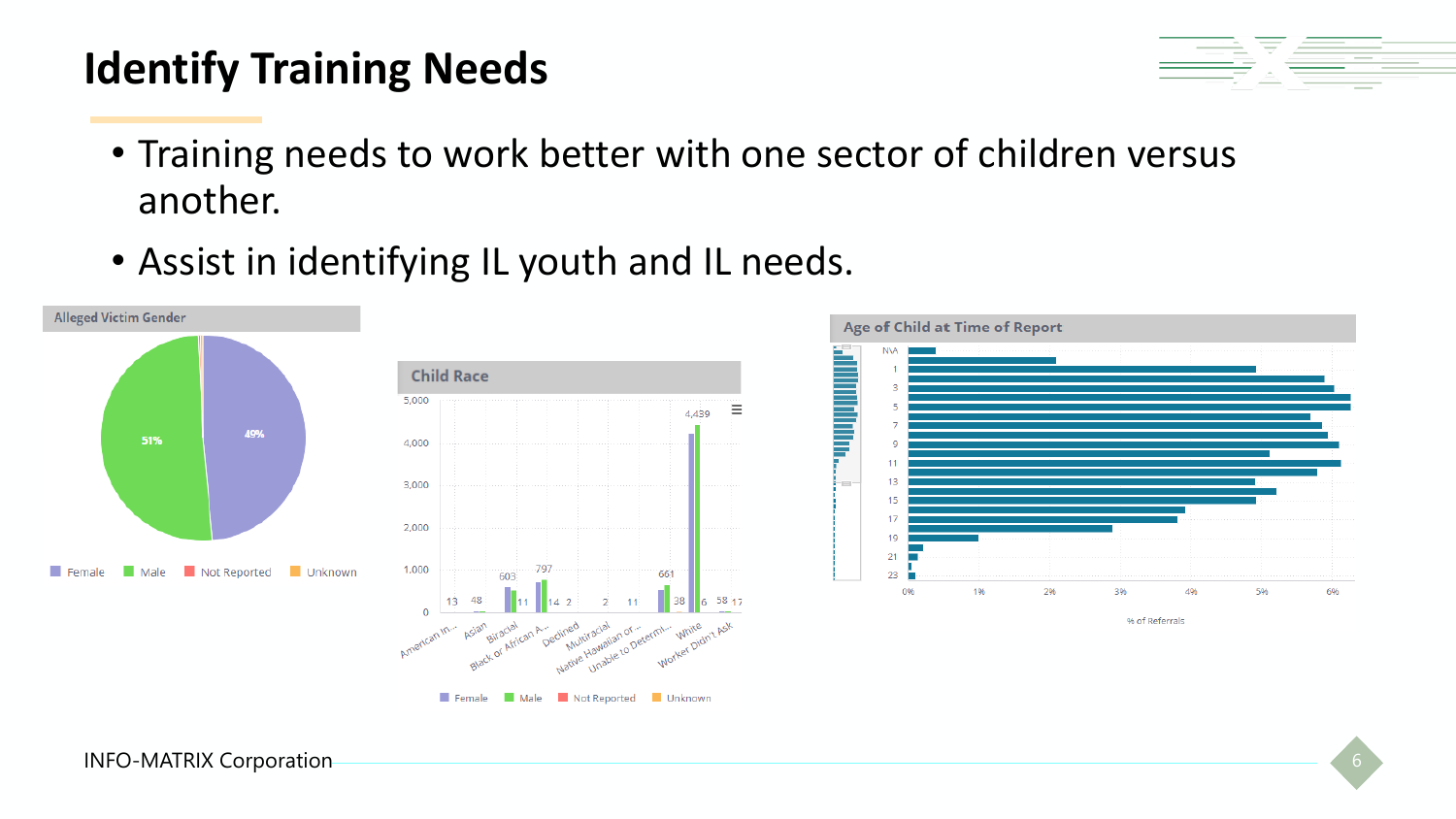### **Injury and Location Analysis**



• Identifying injuries and injury locations to better collaborate with providers, e.g. Mental Health, Healthcare.

**Injury Locations from Referral Allegations** 

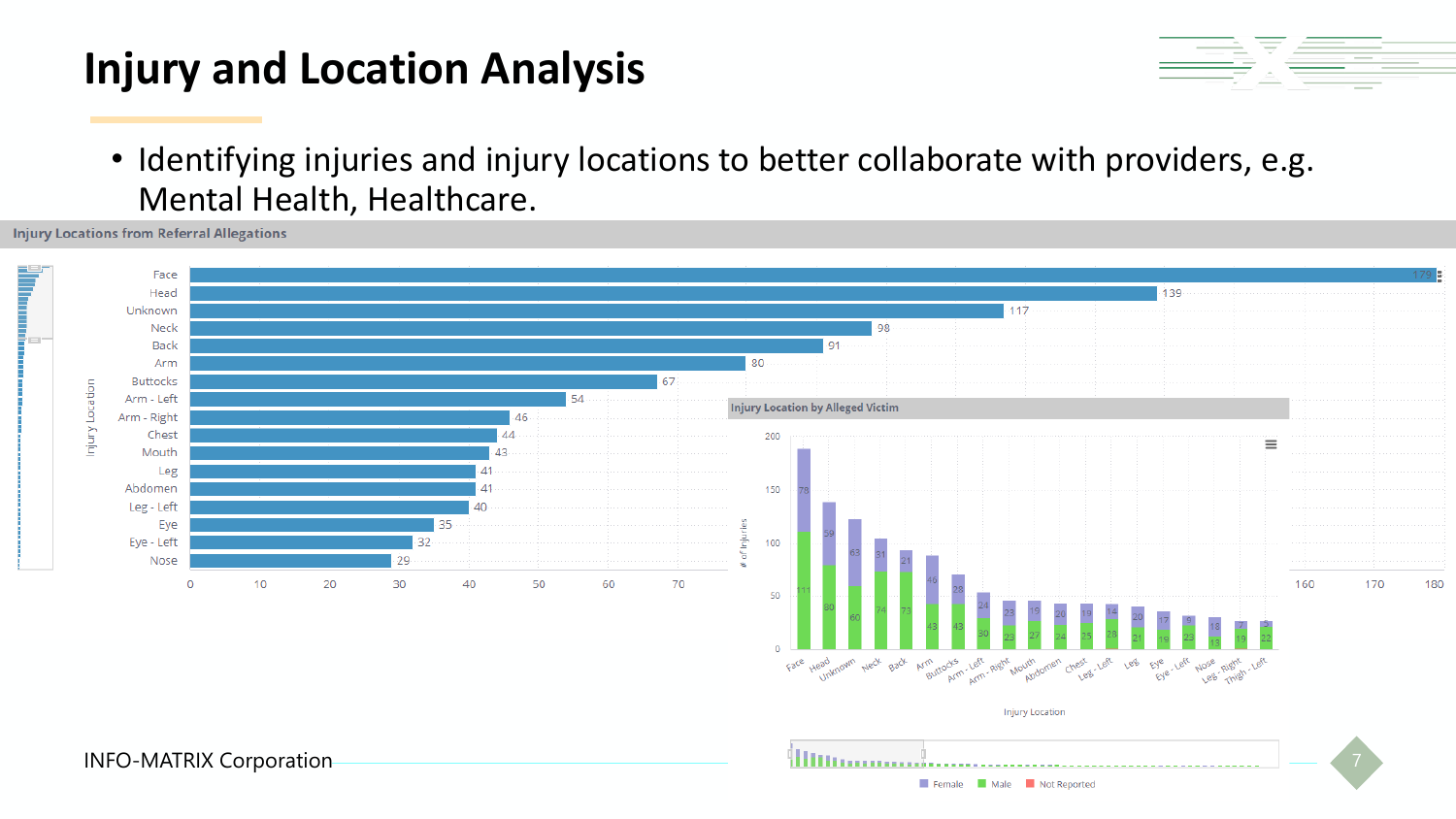### **Increased Investigatory Questioning**



• Increased investigatory questioning training to fill in the 'unknown' and 'not applicable data.'<br>Age of Alleged Victim at the Time of Report



% of Referrals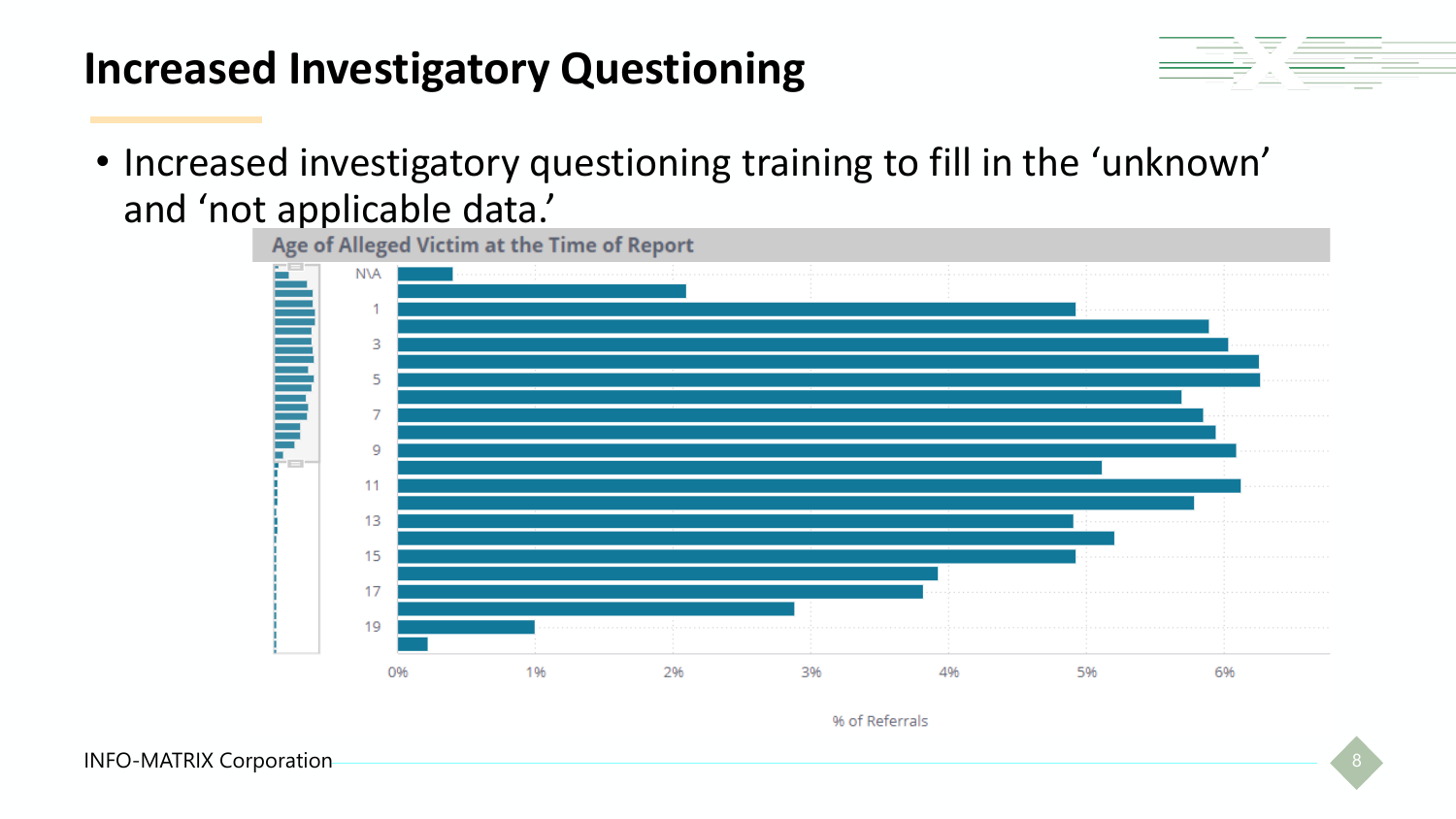## **Identify High Incident Areas**



• Relocate workers to regions of high incident volume.

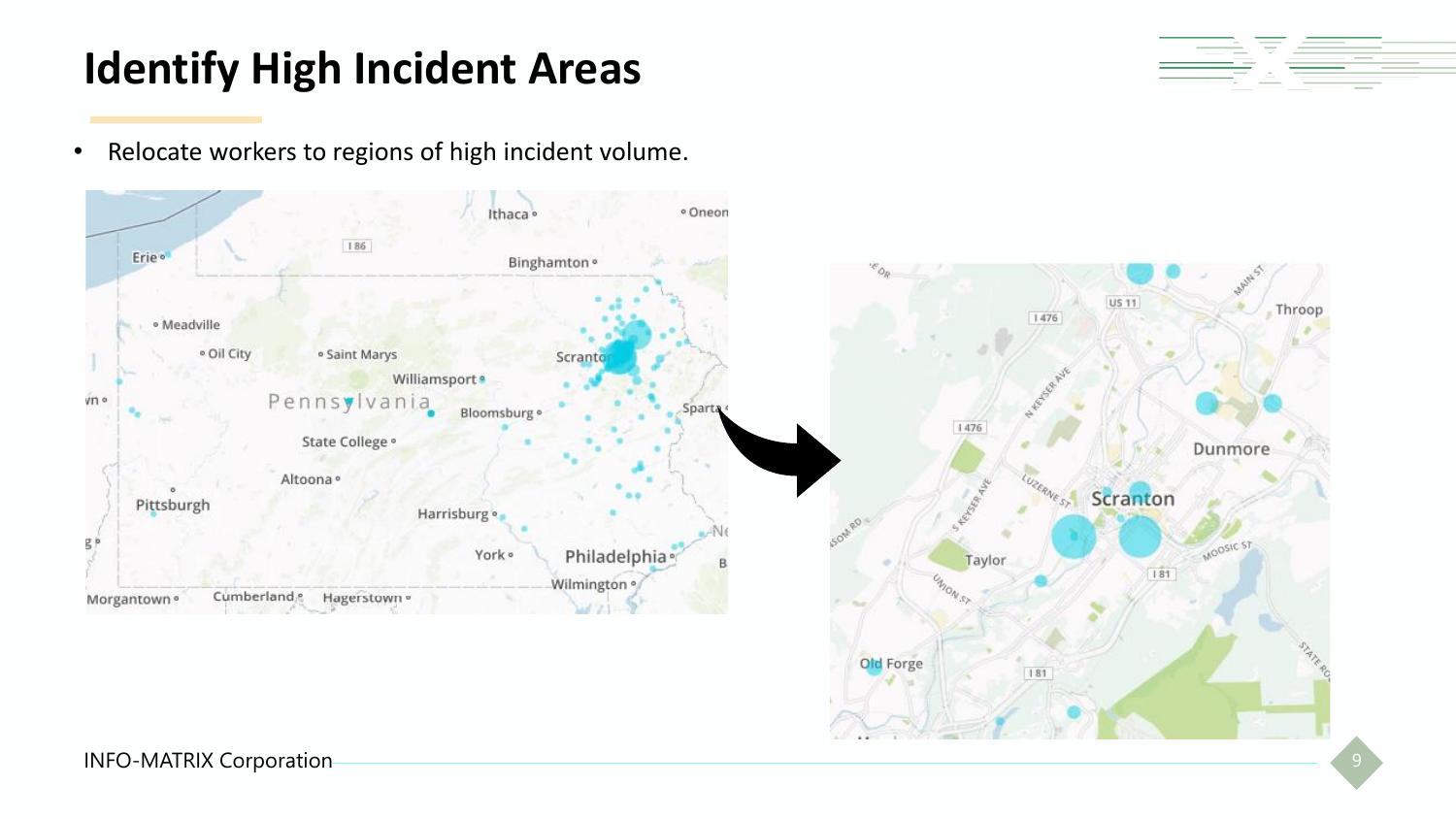#### **Validating Report Trends**



- Determine trends in the county validating or invalidating reports and at what rate.
- Determine if resources for a specific subcategory, e.g. caregiver substance use, are needed.

#### **GPS Subcategory of Abuse by Outcome Count**

|  |           | Substance Use by Parent/Caregiver                            |         |                   | 1.635        |              | 955   |       | 1.054 |       | 3,644 |
|--|-----------|--------------------------------------------------------------|---------|-------------------|--------------|--------------|-------|-------|-------|-------|-------|
|  |           | Conduct by Parent, Caregiver, or Household Member that Plac  |         |                   |              |              |       | 1.064 | 3,055 |       |       |
|  |           | Other                                                        | 434     |                   | 820          | 596          | 1.850 |       |       |       |       |
|  |           | Inadequate Basic Needs (Furnishing/Clothing/Food/Hygiene)    |         | 580               |              | 758          | 1.777 |       |       |       |       |
|  |           | Inadequate Shelter/Housing                                   |         |                   |              |              | 1,695 |       |       |       |       |
|  |           | Inappropriate Discipline                                     | 453.    |                   |              | 1,547<br>687 |       |       |       |       |       |
|  | category  | Domestic Violence                                            |         | 688               |              | 1,342        |       |       |       |       |       |
|  |           | Lack of Supervision                                          |         |                   |              | $-1,251$     |       |       |       |       |       |
|  |           | Behavioral Health Concerns - Child                           |         |                   | 958          |              |       |       |       |       |       |
|  | <b>Un</b> | Behavioral Health Concerns - Parent/Caregiver                |         |                   | 148 713      |              |       |       |       |       |       |
|  | Abuse     | Child Sexually Acting Out                                    |         | 574<br>フトト        |              |              |       |       |       |       |       |
|  |           | Ungovernable Child / Child Behavior Problems/ Parent-Child C |         | 81 557            |              |              |       |       |       |       |       |
|  |           | Inadequate Health Care                                       |         | 72 151 532        |              |              |       |       |       |       |       |
|  |           | Homelessness                                                 | -329.   | 525               |              |              |       |       |       |       |       |
|  |           | Inadequate Nurturing/Affection                               |         | -431<br>139 179 1 |              |              |       |       |       |       |       |
|  |           | Substance Use by Child                                       |         | 75 290            |              |              |       |       |       |       |       |
|  |           | Truancy                                                      |         | 264               |              |              |       |       |       |       |       |
|  |           |                                                              |         | 500               | 1,000        | 1,500        | 2,000 | 2,500 | 3,000 | 3,500 | 4,000 |
|  |           | <b>INFO-MATRIX Corporation-</b>                              | Invalid | <b>NVA</b>        | <b>Valid</b> |              |       |       |       |       |       |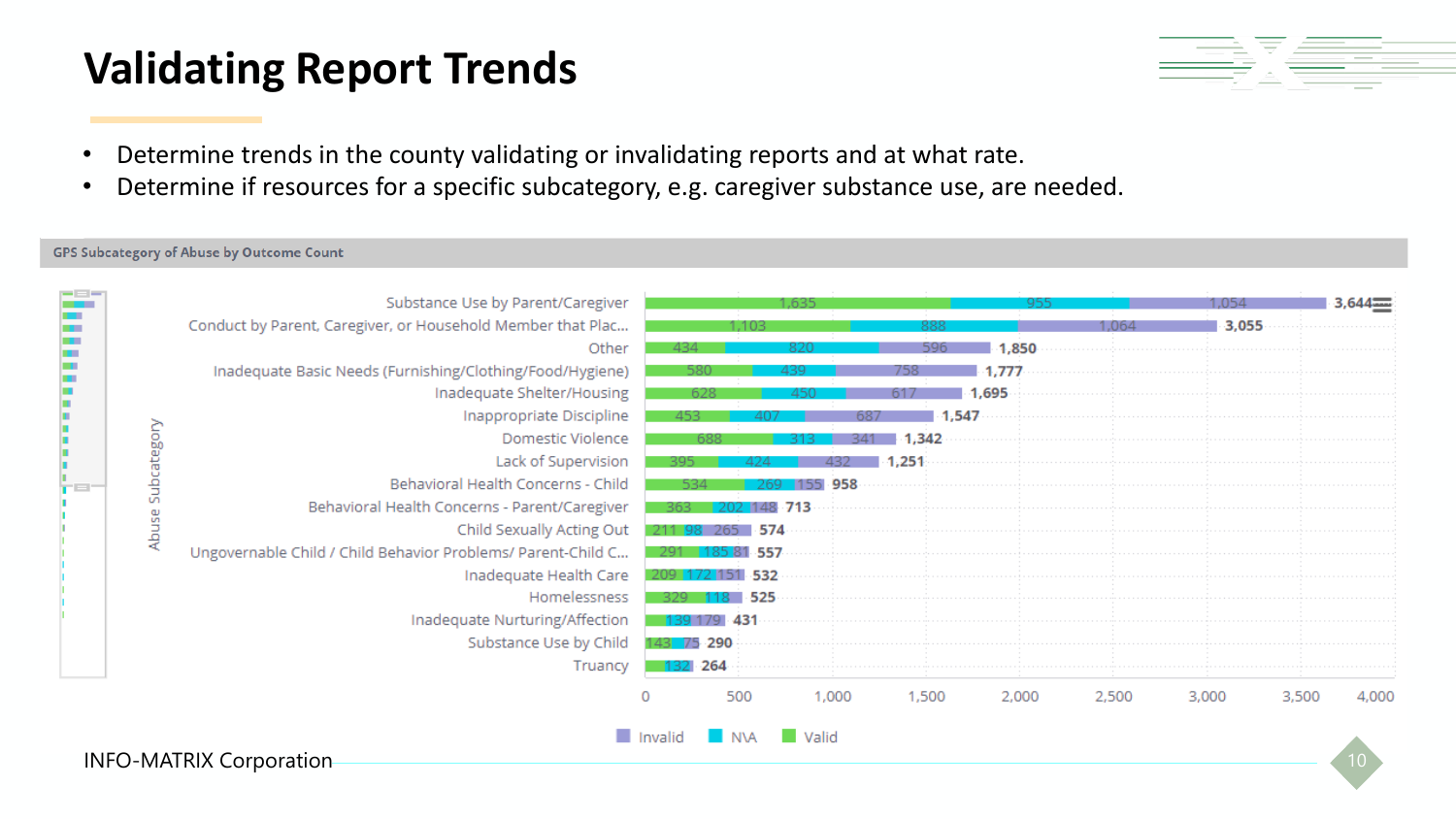#### **Determine Resource Needs**

|                                                 |        | the contract of the contract of the contract of the contract of the contract of the contract of the contract of                                                                                                               |  |
|-------------------------------------------------|--------|-------------------------------------------------------------------------------------------------------------------------------------------------------------------------------------------------------------------------------|--|
| the contract of the contract of the contract of |        | the control of the control of the control of the control of the control of the control of the control of the control of the control of the control of the control of the control of the control of the control of the control |  |
|                                                 | ______ | the contract of the contract of the contract of the contract of the contract of the contract of the contract of                                                                                                               |  |

• Determine if resources for a specific subcategory, e.g. caregiver substance use, are needed.

|                   | Substance Use by Parent/Caregiver                                                       |                        |         | 1,635   |     |       |       | 955      |       | 1,054 | 3,644 |
|-------------------|-----------------------------------------------------------------------------------------|------------------------|---------|---------|-----|-------|-------|----------|-------|-------|-------|
|                   | Conduct by Parent, Caregiver, or Household Member that Places Child at Risk or Fails to |                        | 1.103   |         |     |       | 888   |          | 1,064 | 3,055 |       |
|                   | Other                                                                                   | 434<br><b>Contract</b> |         | 820     |     |       | 596   | 1,850    |       |       |       |
|                   | Inadequate Basic Needs (Furnishing/Clothing/Food/Hygiene)                               | 580.                   |         | 439.    |     | 758   |       | $-1,777$ |       |       |       |
|                   | Inadequate Shelter/Housing                                                              | 628                    |         | 450.    |     | 617   |       | 1,695    |       |       |       |
|                   | Inappropriate Discipline                                                                | 453 -                  |         |         | 687 |       | 1,547 |          |       |       |       |
|                   | <b>Domestic Violence</b>                                                                | 688                    |         |         | 341 | 1,342 |       |          |       |       |       |
|                   | Lack of Supervision                                                                     | 395.                   | 424     |         | 432 | 1,251 |       |          |       |       |       |
| Abuse Subcategory | Behavioral Health Concerns - Child                                                      | 534                    |         | 155 958 |     |       |       |          |       |       |       |
|                   | Behavioral Health Concerns - Parent/Caregiver                                           | 363.<br>-202           | 148 713 |         |     |       |       |          |       |       |       |
|                   | Child Sexually Acting Out                                                               | 211 98 265 574         |         |         |     |       |       |          |       |       |       |
|                   | Ungovernable Child / Child Behavior Problems/ Parent-Child Conflict                     | 291                    | 81 557  |         |     |       |       |          |       |       |       |
|                   | Inadequate Health Care                                                                  | 172 151 532<br>209 -   |         |         |     |       |       |          |       |       |       |
|                   | Homelessness                                                                            | 329 118 78 525         |         |         |     |       |       |          |       |       |       |
|                   | Inadequate Nurturing/Affection                                                          | 13 139 179 431         |         |         |     |       |       |          |       |       |       |
|                   | Substance Use by Child                                                                  | 143 72 75 290          |         |         |     |       |       |          |       |       |       |
|                   | Truancy                                                                                 | 22B 264<br>1091        |         |         |     |       |       |          |       |       |       |
|                   | Lack of Caregiver                                                                       | 80 251                 |         |         |     |       |       |          |       |       |       |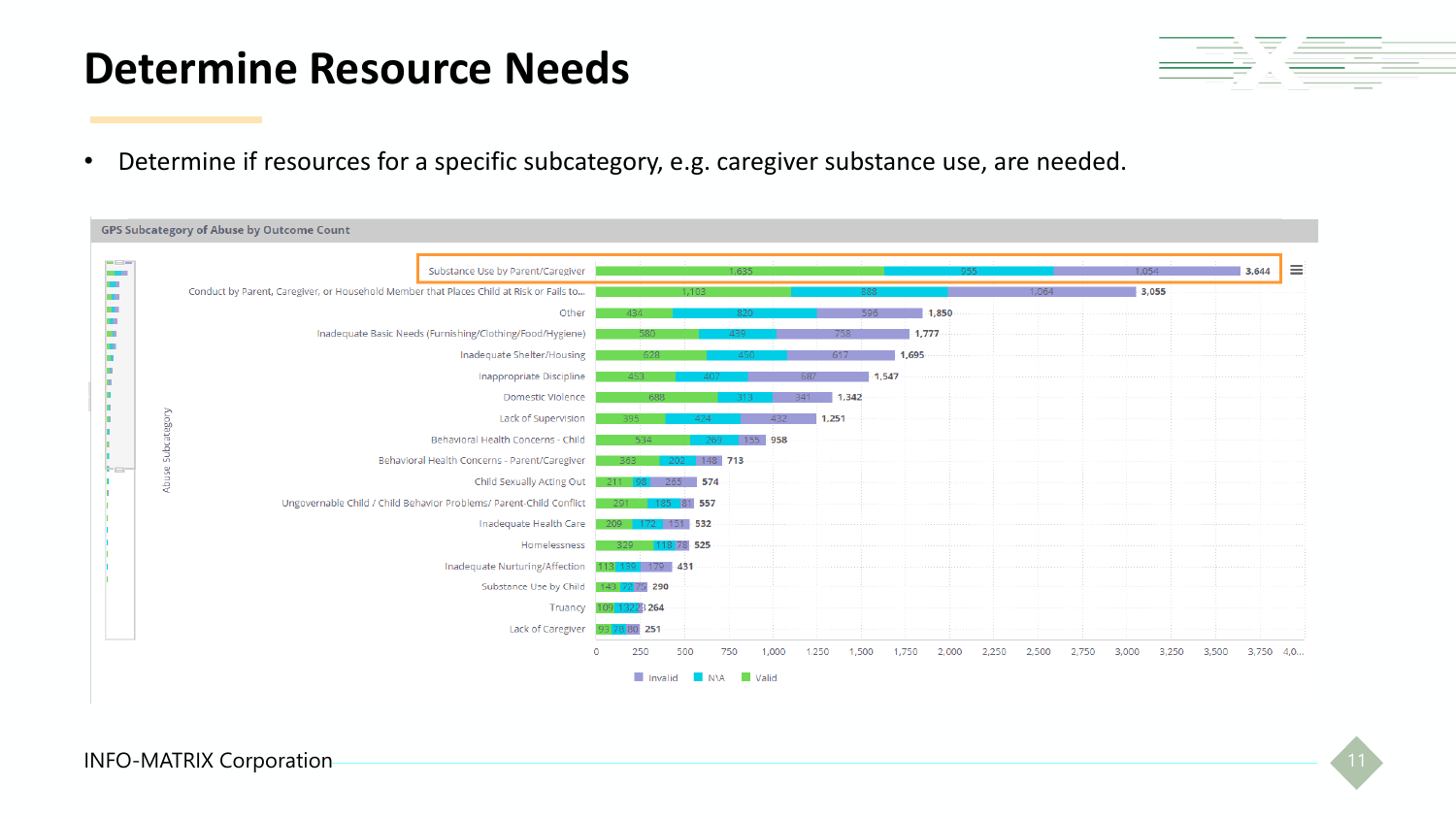#### **Contact Analytics - Practice Importance**



- Trends in Family Contacts
- Regulatory Timeframe Requirements
- Visualize the types and purposes of contacts
- Identify patterns for data entry and completion
- Correlation between Family contacts and FSP Objectives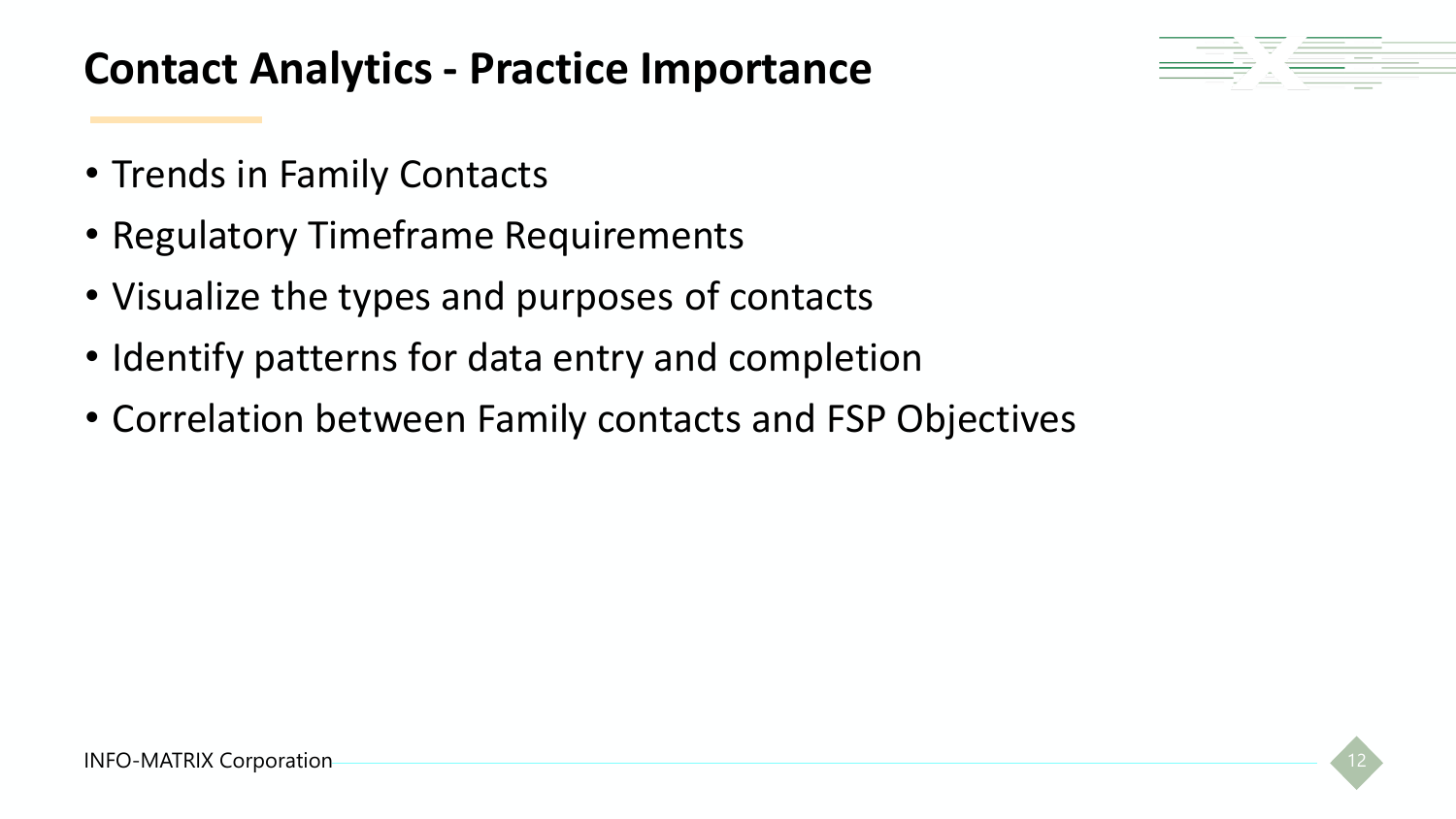#### **Contact Snapshot**

• Snapshot view of the contacts broken by type

**Total Contacts: 296** 



INFO-MATRIX Corporation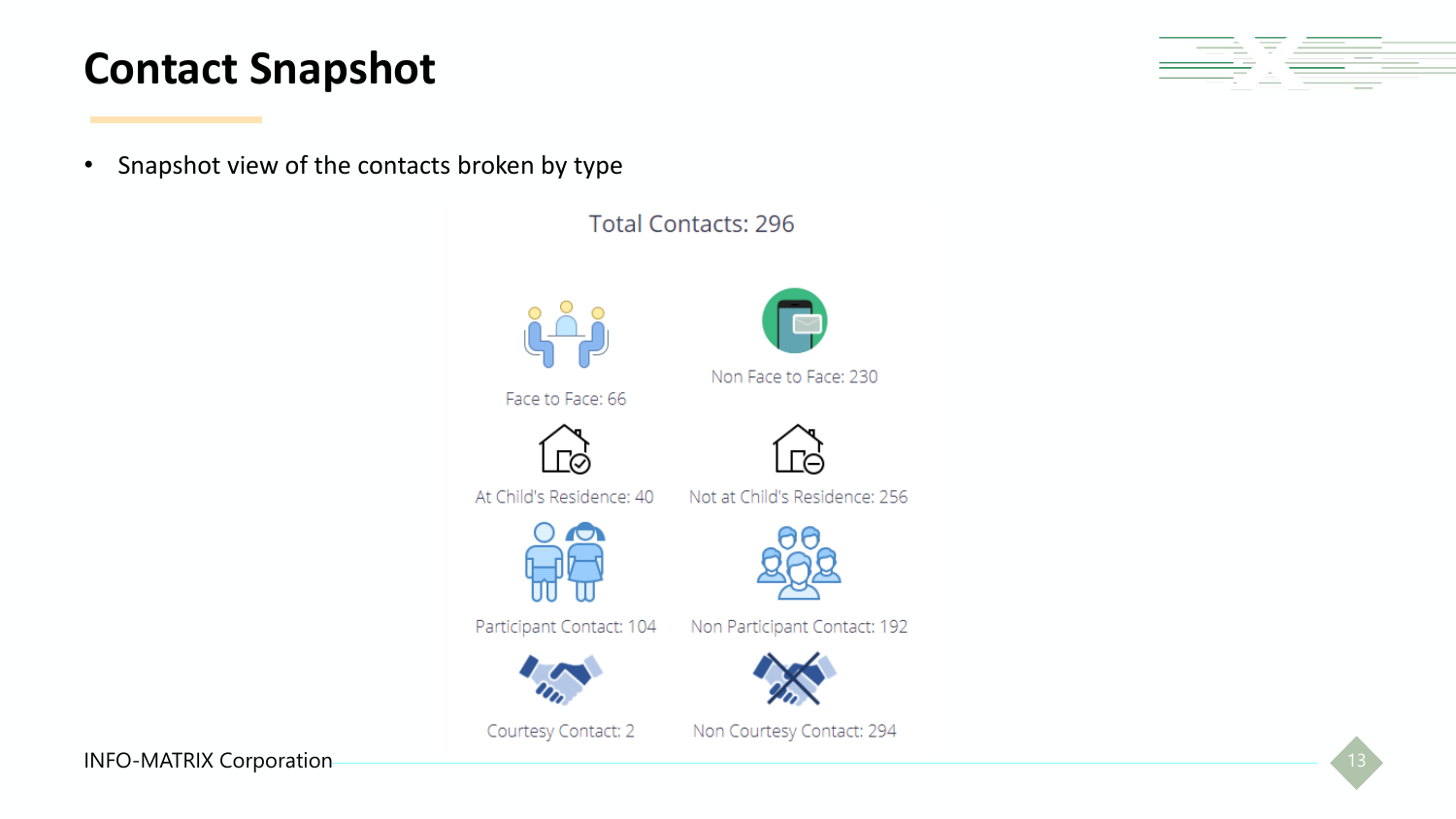#### **Trends in Family Contacts**



• Discover trends in the face-to-face and non-face-to-face contact being made with or on behalf of families.



INFO-MATRIX Corporation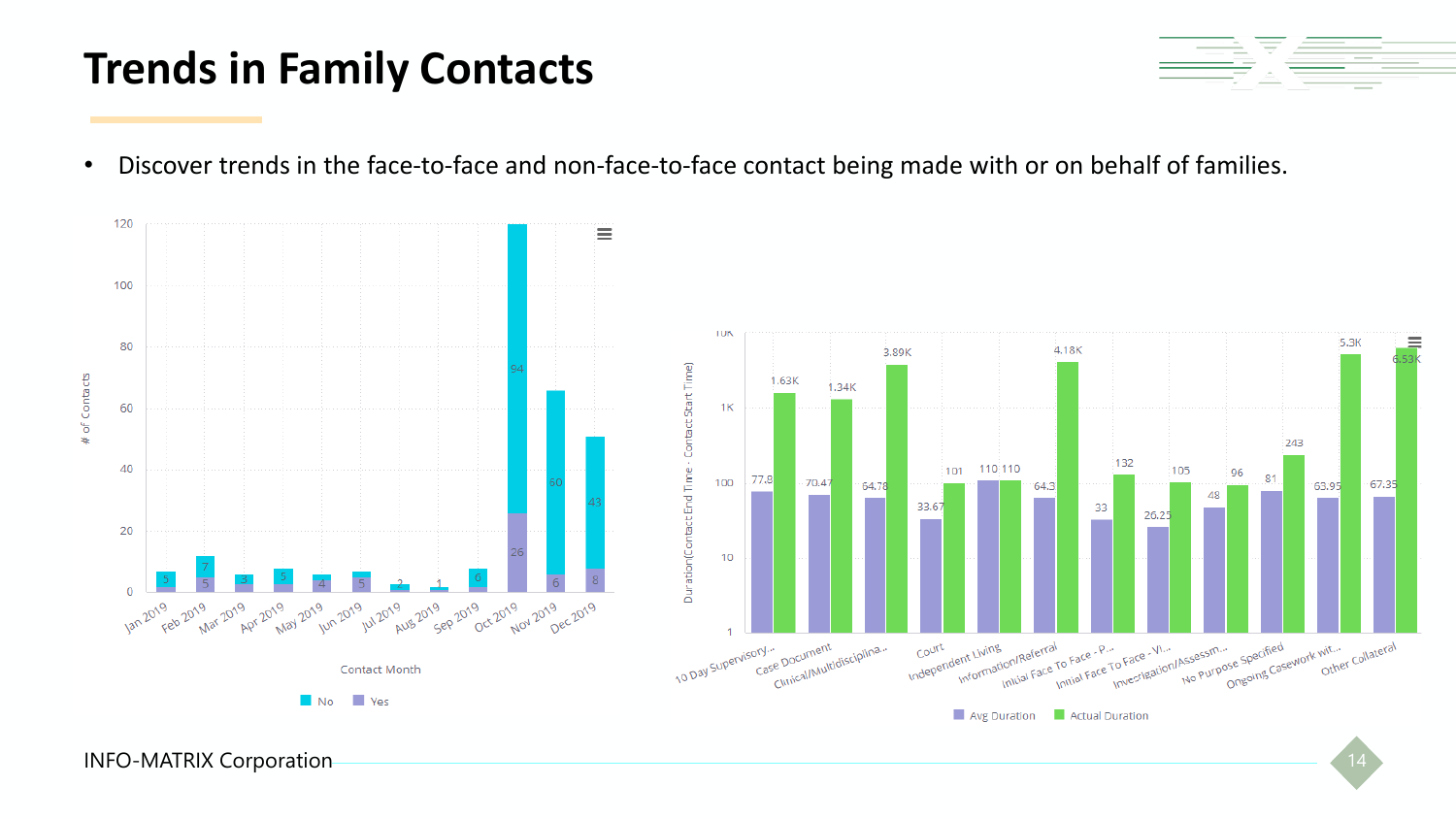#### **Regulatory Timeframe Requirements**



• Identify whether the county is meeting regulatory timeframes for family contact.



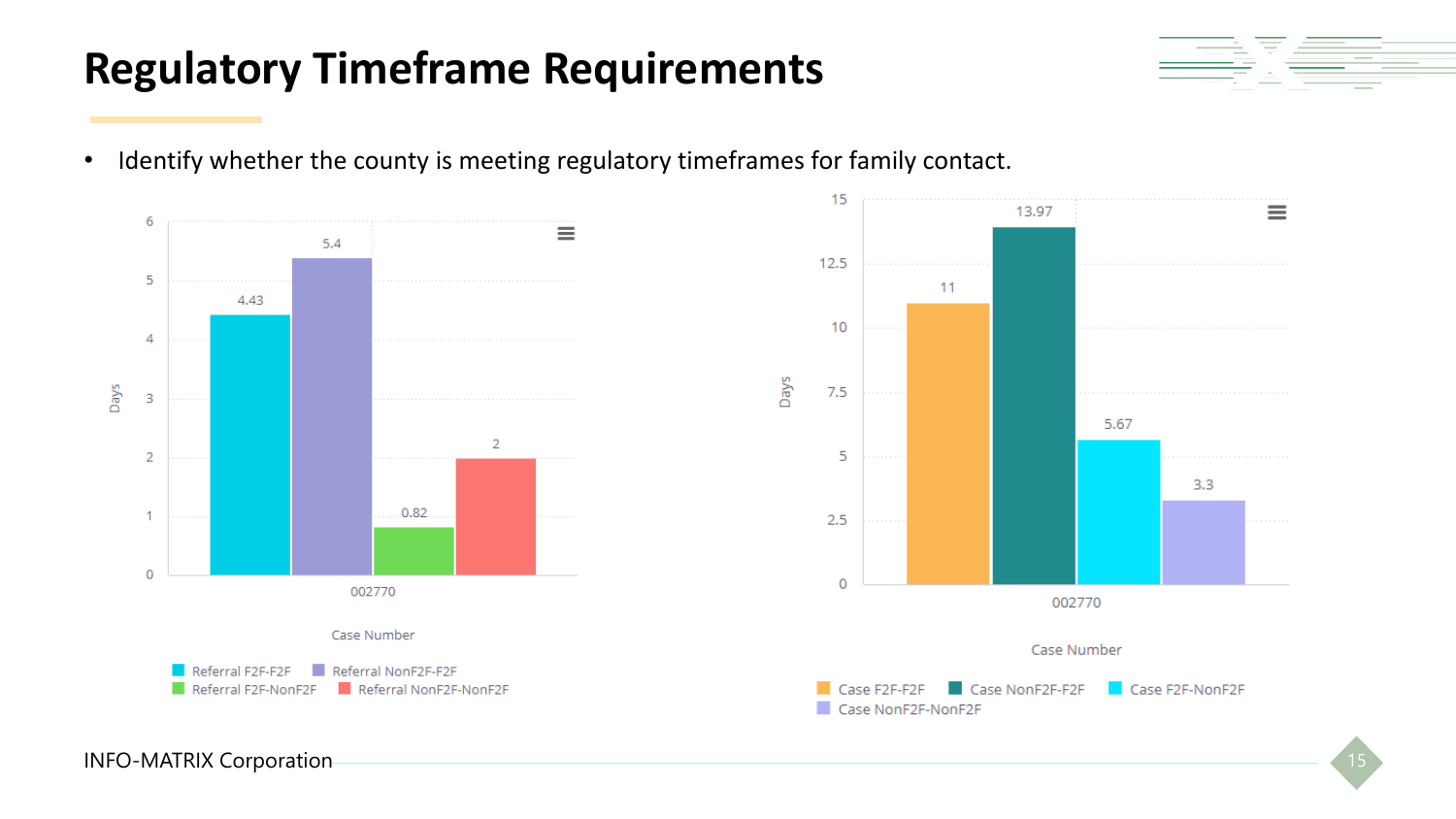#### INFO-MATRIX Corporation and the state of the state of the state of the state of the state of the state of the state of the state of the state of the state of the state of the state of the state of the state of the state of





### **Types and Purposes of Contacts**

• Visualize the types and purposes of contacts being made with families over time.

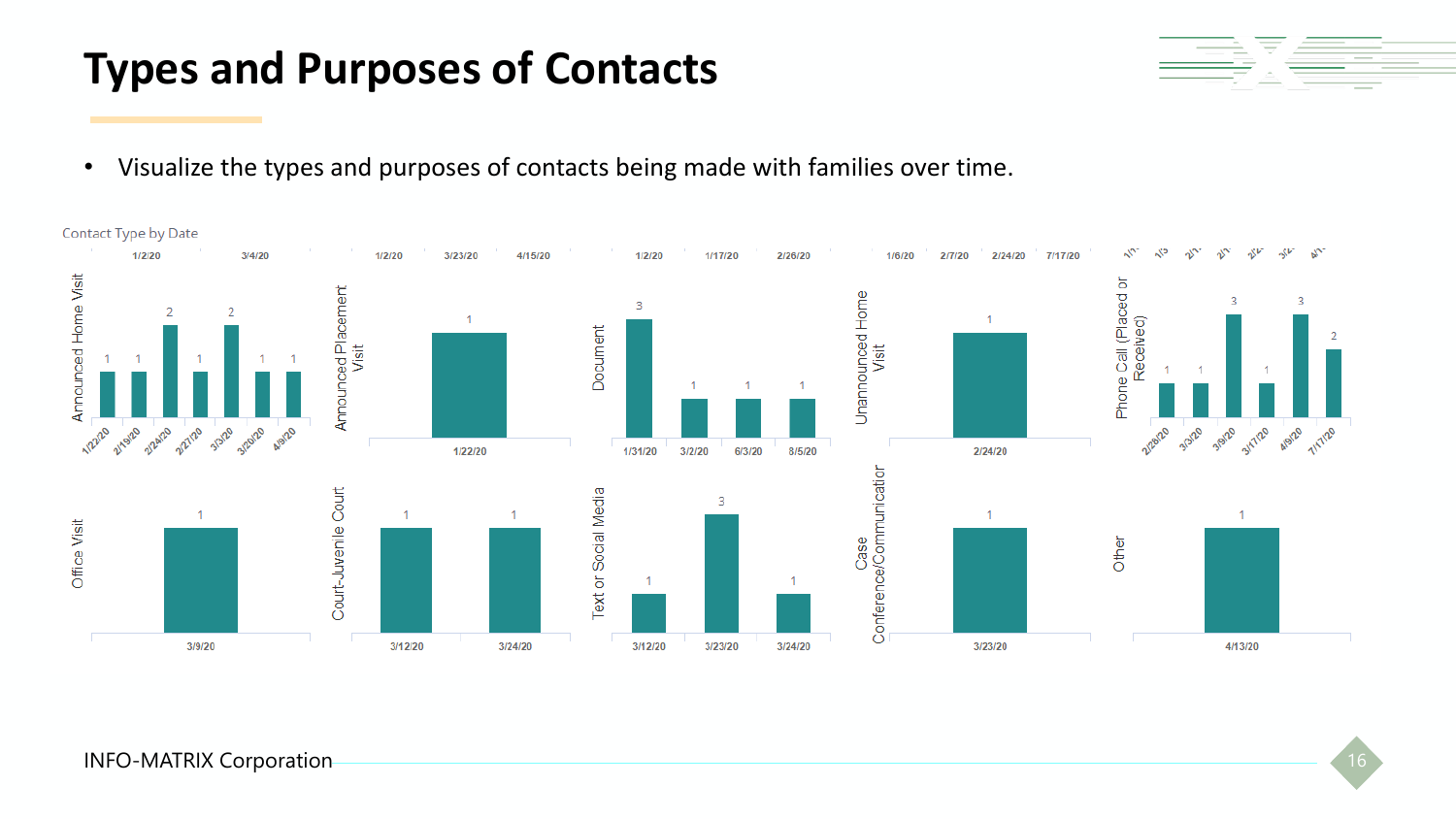### **Patterns for data entry and completion**

• Learn patterns for worker data entry and completion to assist in staffing needs.





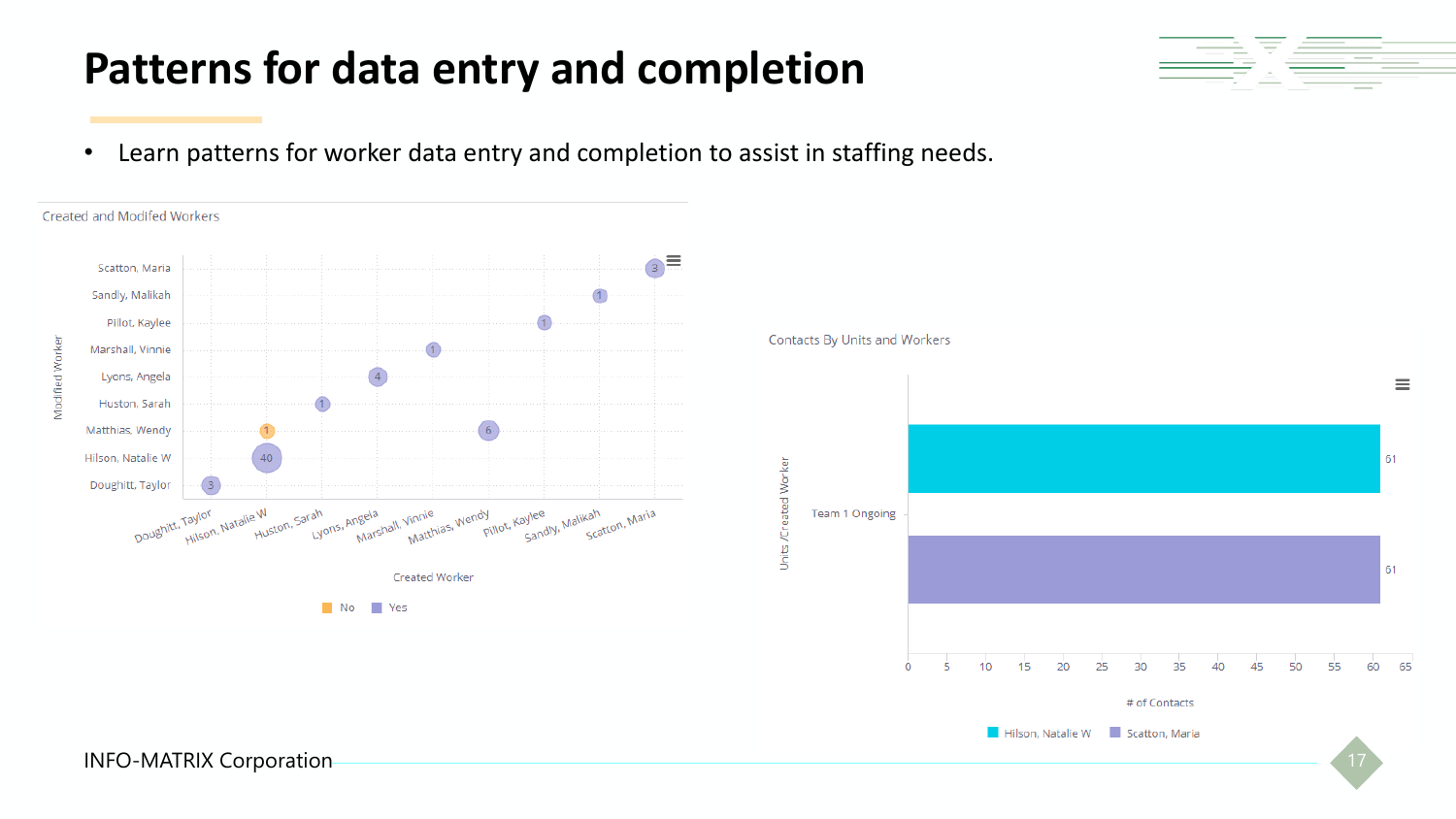#### **Correlate Contacts and FSP Objectives**



• Analyze the importance of family contacts and their impact on FSP Objectives' progress.

| Responsible Party                                          | Objective                                            | <b>FSPID</b> | PlannedDate | GoalType | ProgressLevel         | Prior<br>Contacts | Post<br>Contacts |
|------------------------------------------------------------|------------------------------------------------------|--------------|-------------|----------|-----------------------|-------------------|------------------|
| Faulkner, Ky'Mir I - CASE FATHER (Inactive); Faulkner, Rho | FspObjectiveNarrative_txt                            | 1554         | 2/10/19     | Current  | Initial/New Objective | 488               | 1,586            |
|                                                            |                                                      | 1772         | 8/7/19      | Current  | Moderate Progress     | 183               | 1,586            |
|                                                            |                                                      | 2024         | 2/4/20      | Current  | Minimal Progress      | 427               | 183              |
| Faulkner, Rhonda - CASE MOTHER (Inactive); Miller, Joann   | FspObjectiveNarrative_txt                            | 1554         | 2/10/19     | Current  | Initial/New Objective | 488               | 1,159            |
|                                                            |                                                      |              | 8/7/19      | Current  | Minimal Progress      | 1,525             | 1,586            |
| Faulkner, Rhonda - CASE MOTHER (Inactive); Monelli, Mic    | FspObjectiveNarrative_txt                            | 2024         | 2/4/20      | Current  | Minimal Progress      | 427               | -61              |
|                                                            | RESPONSIBLE PARTY and IMPACTED CHILDREN will de      | 1020         | 2/14/18     | Current  | No Progress           | 122               | 2,440            |
|                                                            |                                                      | 1261         | 8/14/18     | Current  | No Progress           | 488               | 610              |
|                                                            | RESPONSIBLE PARTY will continue to demonstrate po    | 1020         | 2/14/18     | Current  | Moderate Progress     | 61                | 915              |
|                                                            |                                                      | 1261         | 8/14/18     | Current  | Moderate Progress     | $\circ$           | 427              |
|                                                            | RESPONSIBLE PARTY will continue to maintain positive | 1020         | 2/14/18     | Current  | No Progress           | 61                | 1,220            |
|                                                            |                                                      | 1261         | 8/14/18     | Current  | No Progress           | 244               | 305              |
|                                                            | RESPONSIBLE PARTY will continue to maintain safe an  | 1020         | 2/14/18     | Current  | Moderate Progress     | 61                | 915              |
|                                                            |                                                      | 1261         | 8/14/18     | Current  | Moderate Progress     | $\circ$           | 427              |
|                                                            | RESPONSIBLE PARTY will ensure supervision of IMPAC   | 1020         | 2/14/18     | Current  | Moderate Progress     | 61                | 915              |
|                                                            |                                                      | 1261         | 8/14/18     | Current  | Moderate Progress     | $\circ$           | 427              |
|                                                            | RESPONSIBLE PARTY will improve his/her relationship  | 1020         | 2/14/18     | Current  | No Progress           | 61                | 1,220            |
|                                                            |                                                      | 1261         | 8/14/18     | Current  | No Progress           | 244               | 305              |
|                                                            | RESPONSIBLE PARTY will increase effective communic   | 1020         | 2/14/18     | Current  | No Progress           | 122               | 2,440            |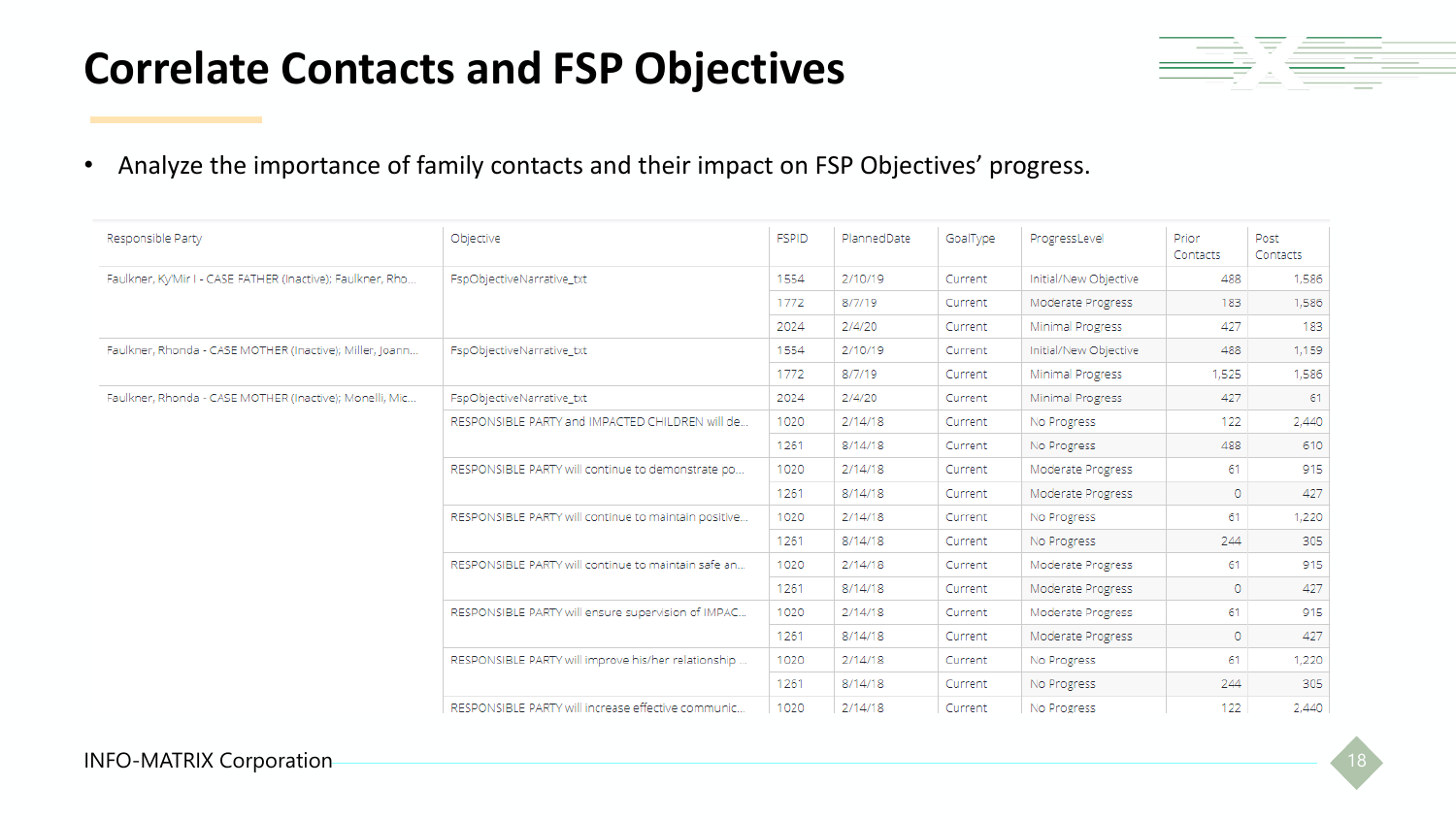# Our **Program**



#### **Quick Start Program**

- Assess Business Problem
- Define Data Analytics Solution ⋗

#### **Accelerated Timeframe**

1 Month to deploy solution  $\geq$ 



#### **Managed Service Offering**

- Zero resource needs (Hardware, Software or Skilled IT) ⋗
- We support Dashboards and underlying Data ⋗



- Ease of adoption by business users
- Intuitive Interface

#### **Child Welfare Specific**  $\eta$

- Program Improvement
- Pennsylvania Regulations

#### **Mobile Ready**

- Portability
- Field access



- Highest levels of security
- Granularity defined at Department and User level



#### **Subscription Fee Based**

- Monthly fee based on  $\sum$ 
	- $\geq$  # of dashboards & users
	- Volume of data
- No upfront investment  $\sum$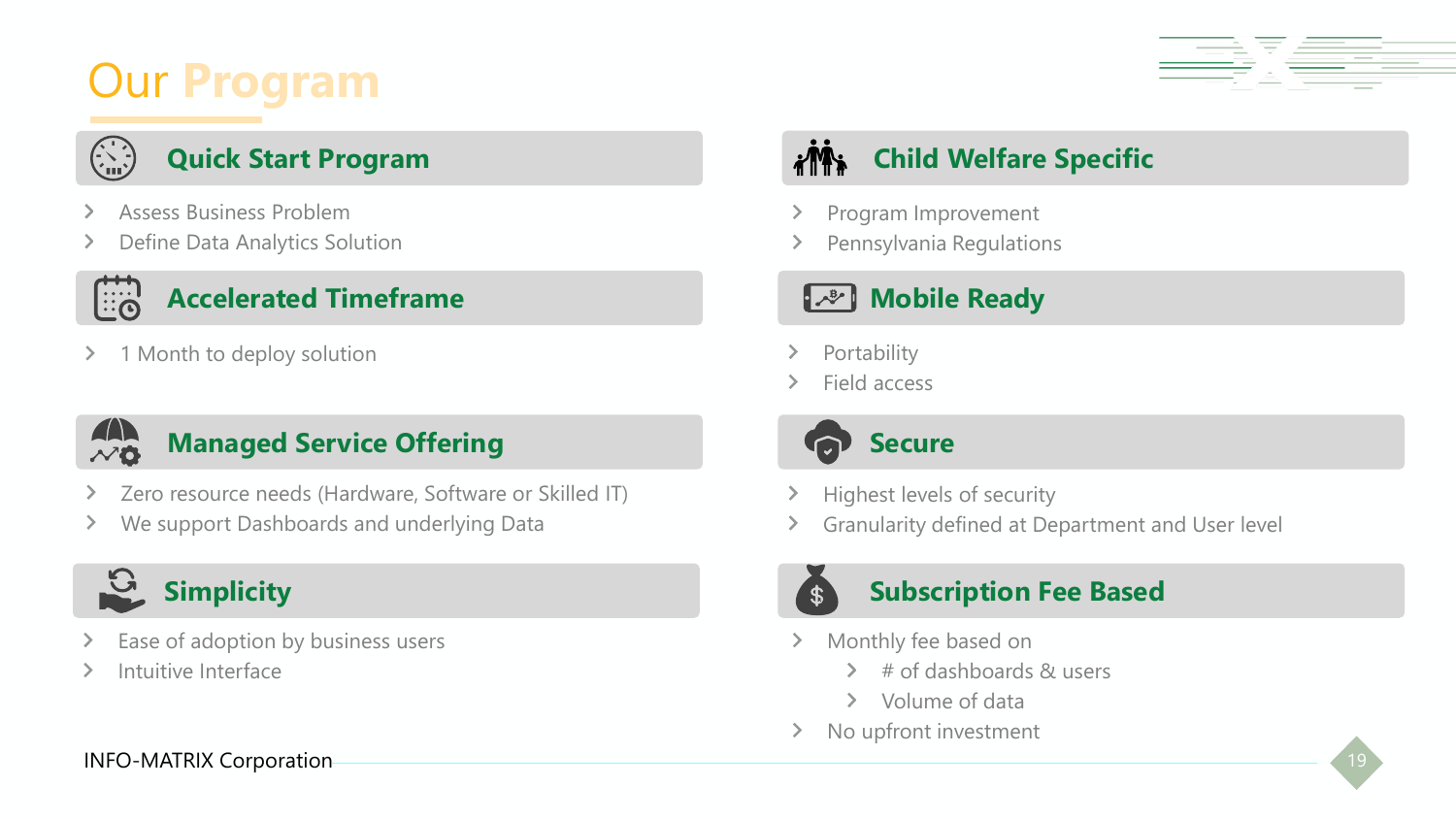#### **Quick Start Timeline**